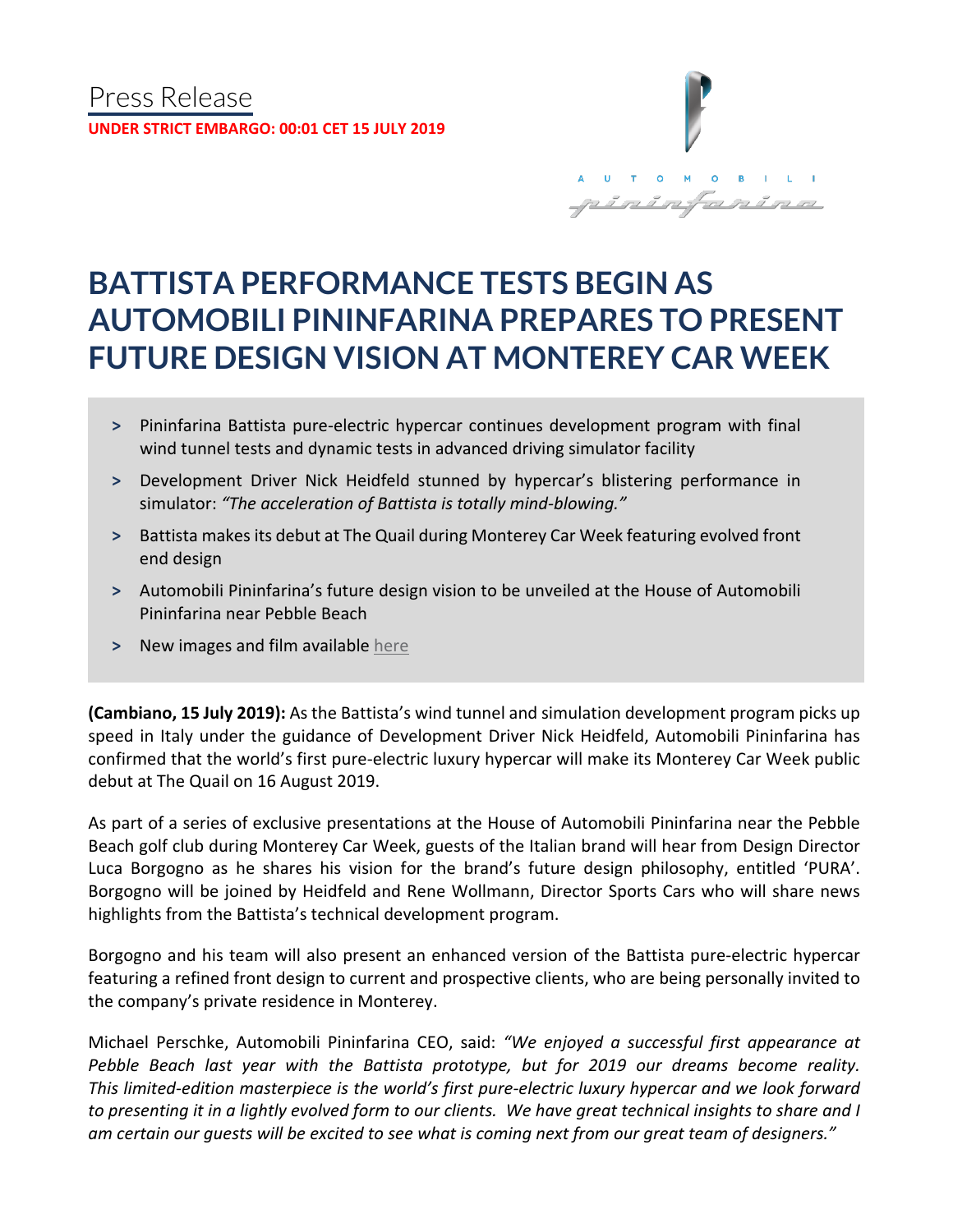## **Wind tunnel and simulation dynamic tests underway in Italy**

The Battista will be the most powerful car ever designed and built in Italy when deliveries begin at the end of next year. Rene Wollmann and Nick Heidfeld are working closely to tune the power, torque and vehicle dynamics program for Battista to ensure every drive will be as thrilling as its breathtaking design suggests.

Rene Wollmann said: *"The aerodynamic performance we witnessed with Battista in the Pininfarina wind tunnel was almost identical to our expectations following CFD modelling. Fine tuning the aero package using CFD, wind tunnel and dynamic simulation means we can confidently predict a significant increase in the potential range of Battista versus our original prediction of 450 kms on a single charge. This is fantastic news for future Battista owners."*

Heidfeld's reputation as one of motor racing's most respected drivers for providing detailed and accurate feedback to race team engineers combines with Wollmann's experience in leading the development of the Mercedes-AMG Project One. Their combined expertise will ensure Automobili Pininfarina's vision for the Battista to be an eminently useable hypercar is realized.

Harnessing the expertise developed during two decades of racing and developing Formula 1 and Formula E-winning cars, Heidfeld's time in the simulator has been focused on assessing and defining the driving experience offered by 1,900 hp and 1,696 lb-ft of torque, working closely with Automobili Pininfarina engineers via the hyper-realistic simulator to fine-tune aerodynamics, minimize drag and maximize cooling.

Nick Heidfeld said: *"Driving an early version of Battista in the simulator was an amazing experience. The preparation, set-up and execution of the first runs of a brand-new hyper car with unprecedented levels of performance were excellent; comparable to any first simulation sessions I ran in my motorsport career. Most impressive was how well the car handled. But of course, as I expected, the sheer acceleration is totally mind-blowing and incomparable with any car I have experienced, from road or track."*

Automobili Pininfarina has confirmed 50 Battistas are currently allocated to North American clients via six luxury car retailers who have partnered with Automobili Pininfarina in Los Angeles (O'Gara Coach Co. LLC), Miami (The Collection LLC), New York (Miller Motorcars), San Francisco (Price Simms Auto Group), Toronto (Pfaff Automotive Partners) and Vancouver (Weissach). Potential customers are invited to apply to own a Battista now using an online service within the company's website: [www.automobilipininfarina.com/viewing](https://www.automobilipininfarina.com/viewing)

**Ends**

# **PRESS CONTACTS**

(M) +49 (0) 16055 30318 (M) +49 (0) 17841 16025 Email: d.connell@automobili-pininfarina.com Email: [l.rubino@automobili-pininfarina.com](mailto:l.rubino@automobili-pininfarina.com)

Dan Connell – Chief Brand Officer Luca Rubino – Head of Digital Communications